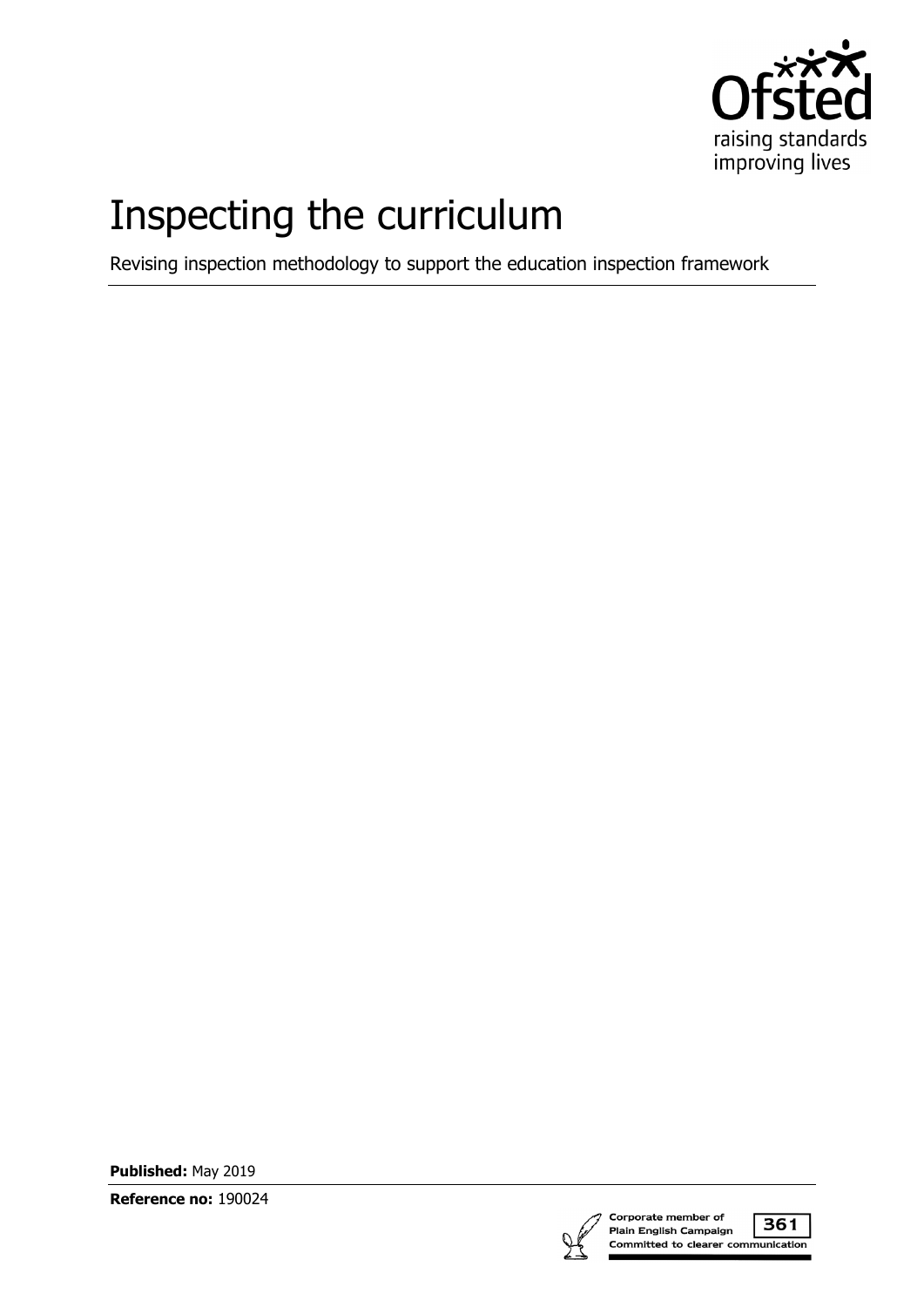

#### **Inspection methodology for the 'quality of education' judgement**

- 1. In January 2019, we consulted on proposals for a new inspection framework for education providers. In May 2019, we confirmed our plans for inspection, to begin in September 2019. The most significant change from current arrangements is the introduction of a 'quality of education' judgement. This combines aspects of the previous key judgements of 'teaching, learning and assessment' and 'outcomes' to provide a more holistic view of standards, particularly focusing on the curriculum. We will continue to report on all aspects of a school, as set out in section 5 of the Education Act 2005, but will do so within the new judgement headings.
- 2. The feedback we received on this proposal during the consultation was very positive. When respondents had concerns, these centred around implementation, with questions about how evidence would be gathered and assessed to inform the judgement, and about the reliability of discrete inspection methods such as lesson observation and work scrutiny. This document explains how inspectors will assess the quality of education while recognising that each inspection is rightly different and can take differing courses. The document also focuses primarily on inspecting schools. The main principles are applicable across different education remits, but methods will need to be adapted to be appropriate for different settings. We are therefore continuing to gather insight on the best approaches in all settings through piloting and inspection.

## **An evolution of current practice**

3. The outgoing common inspection framework (CIF, in use until September 2019) asks inspectors to form a view of different aspects of a school's work to deliver high-quality education for children and then to put these together towards the end of an inspection to reach a judgement of 'overall effectiveness'. In order to do this, inspectors take a wide sample of activities across the school (principally teaching, assessment and pupils' work) to reach the 'teaching, learning and assessment' judgement. They discuss pupils' progress and attainment with leaders to form a view of pupils' outcomes and the means by which they achieve these outcomes. Finally, inspectors draw this evidence together with the other evidence they have gathered to reach an 'overall effectiveness' judgement. The final stage of this aggregation takes place at the final team meeting (which is normally observed by school leaders). Throughout the inspection, inspectors will have been sharing and triangulating their evidence and keeping leaders informed of their emerging findings. This evidencegathering model is appropriately designed to support conclusions under the CIF.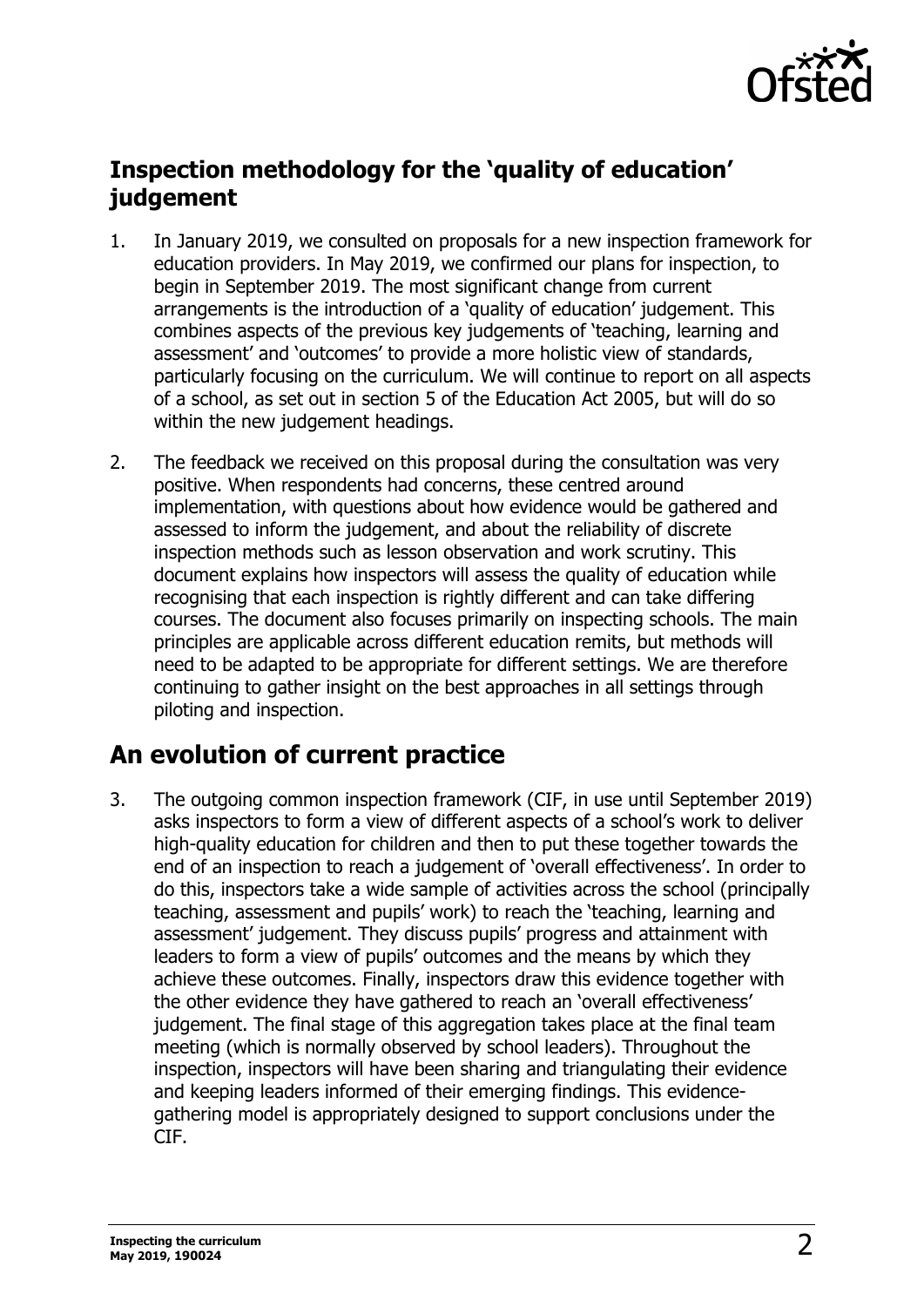

- 4. Ofsted's understanding of educational effectiveness<sup>[1](#page-2-0)</sup> has evolved from the CIF, and has informed the development of the new education inspection framework (EIF). Therefore, we require a similar evolution in the way that evidence is gathered and connected.
- 5. At the heart of the EIF is the new 'quality of education' judgement, the purpose of which is to put a single conversation about education at the centre of inspection. This conversation draws together curriculum, teaching, assessment and standards. In doing this, we draw heavily on the working definition of the curriculum that Ofsted has used over the last couple of years. This definition uses the concepts of 'intent', 'implementation' and 'impact' to recognise that the curriculum passes through different states: it is conceived, taught and experienced. Leaders and teachers design, structure and sequence a curriculum, which is then implemented through classroom teaching. The end result of a good, well-taught curriculum is that pupils know more and are able to do more. The positive results of pupils' learning can then be seen in the standards they achieve. $2$  The EIF starts from the understanding that all of these steps are connected.
- 6. The EIF is built around the idea of the connectedness of curriculum, teaching, assessment and standards within the 'quality of education' judgement. It then follows that the inspection methodology for this judgement should be structured so that inspectors are able to gather evidence of how a school's activities to deliver a high-quality education for its pupils link and are coordinated in order to achieve the highest possible standards. The findings and approach set out in this report therefore apply across shorter and fuller types of inspection, for example section 5 and section 8 inspection in schools.<sup>[3](#page-2-2)</sup> This is the process that inspectors will normally follow, but they may, on occasion, choose to operate differently because of circumstances they identify at schools.

#### **Developing an inspection method to assess 'quality of education'**

- 7. By the time we start to use the EIF on inspection, we will have completed approximately 200 pilot inspections in schools, the largest such programme we have ever carried out. These pilots are helping us to develop and refine a method for evidence-gathering on inspection that reflects the connectedness of the new 'quality of education' judgement.
- 8. This method has various elements:

<span id="page-2-0"></span><sup>&</sup>lt;sup>1</sup> 'Education inspection framework: overview of research', Ofsted, January 2019;

www.gov.uk/government/publications/education-inspection-framework-overview-of-research

<span id="page-2-1"></span><sup>&</sup>lt;sup>2</sup> 'School inspection update: academic year 2018 to 2019', Ofsted, September 2018; www.gov.uk/government/publications/school-inspection-update-academic-year-2018-to-2019.

<span id="page-2-2"></span><sup>&</sup>lt;sup>3</sup> As set out later in this note, the methodology will necessarily be different for the very smallest schools and providers. We are continuing to pilot how we will adapt and apply that methodology in those settings.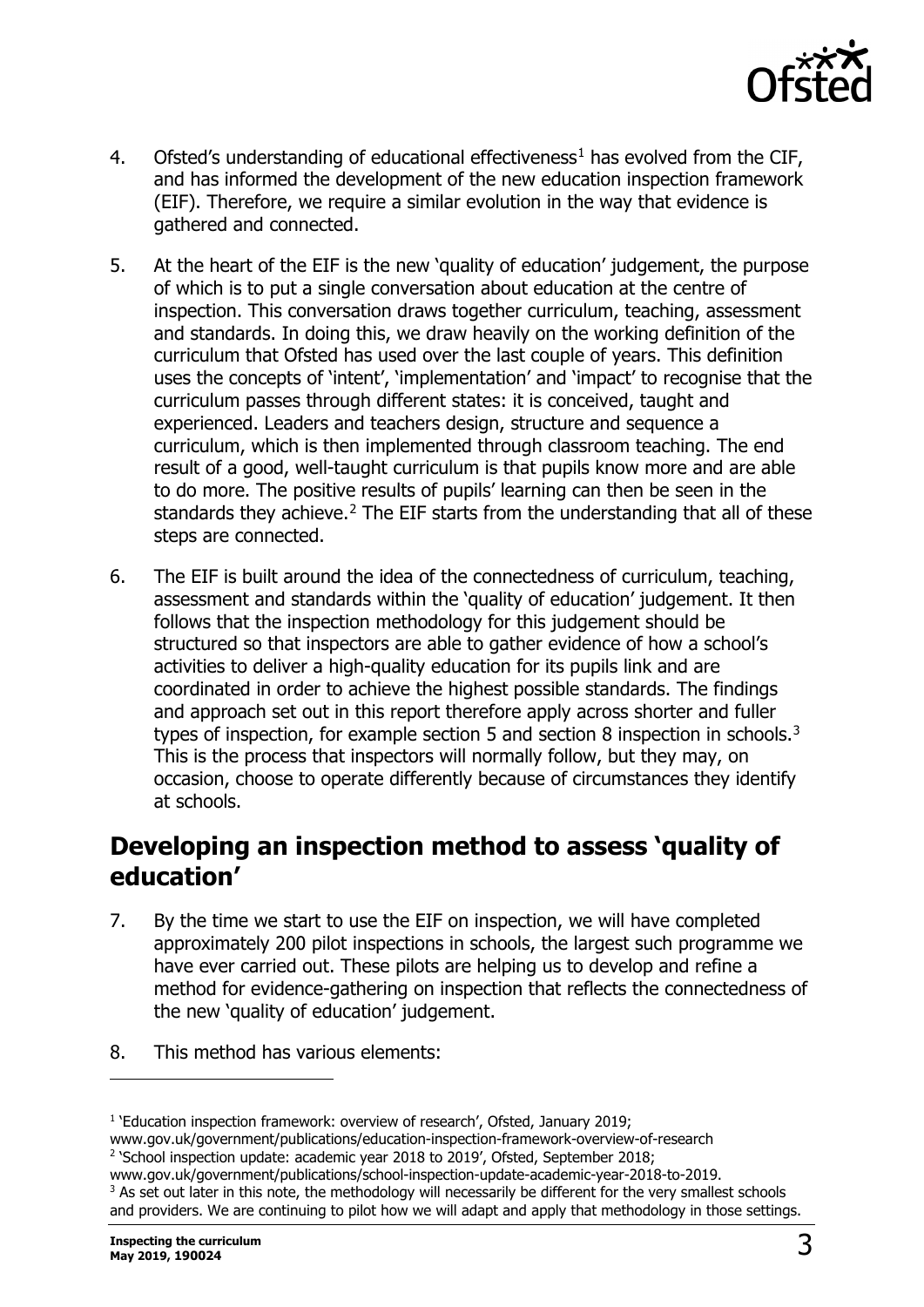

- **Top-level view:** inspectors and leaders start with a top-level view of the school's curriculum, exploring what is on offer, to whom and when, leaders' understanding of curriculum intent and sequencing, and why these choices were made.
- **Deep dive:** then, a 'deep dive', which involves gathering evidence on the curriculum intent, implementation and impact over a sample of subjects, topics or aspects. This is done in collaboration with leaders, teachers and pupils. The intent of the deep dive is to seek to interrogate and establish a coherent evidence base on quality of education.
- **Bringing it together:** inspectors will bring the evidence together to widen coverage and to test whether any issues identified during the deep dives are systemic. This will usually lead to school leaders bringing forward further evidence and inspectors gathering additional evidence.
- 9. Further evidence-gathering activity will follow in order to test the emerging conclusions from this work. This is likely to include follow-up conversations with leaders, members of staff, those responsible for governance and pupils. It will usually also involve sampling of other areas of education within the school to probe questions that have emerged as a result of the deep-dive work.
- 10. It is crucial to note that inspectors will not reach judgements on the basis of any single inspection activity; rather, inspection judgements will be reached once inspectors have connected the different types and pieces of evidence in the manner set out above.
- 11. Our piloting to date has been based on the assumption that, as per the public consultation, most routine inspection types will last two days. At present, short inspections last one day. Our piloting so far tells us that this new methodology can be carried out securely within that timescale, and that the two-day period is useful for both inspectors and school leaders because it gives time for reflection and for schools to bring forward additional evidence on the second day if they feel that the view formed on day 1 could be supplemented or challenged if inspectors were aware of other information. $4$  Our piloting has been carried out by the current inspection workforce, and designed on the basis that no additional subject specialism should be required in order to deliver it consistently and reliably.
- 12. Pilot inspections have tested the full range of judgements and evidencegathering techniques inspectors will use when they come to inspect against the EIF. The method set out above focuses primarily on the judgement of 'quality of education' but, in parallel with this, inspectors will also be gathering evidence about 'personal development', 'behaviour and attitudes' and 'leadership and

l

<span id="page-3-0"></span><sup>4</sup> We have proposed in our consultation approach to carry out shorter (one-day) inspections for the smallest schools and maintained nursery schools, due to the fundamentally different organisation and operation of those schools. We are carrying out further piloting to apply the methodology appropriately in those contexts.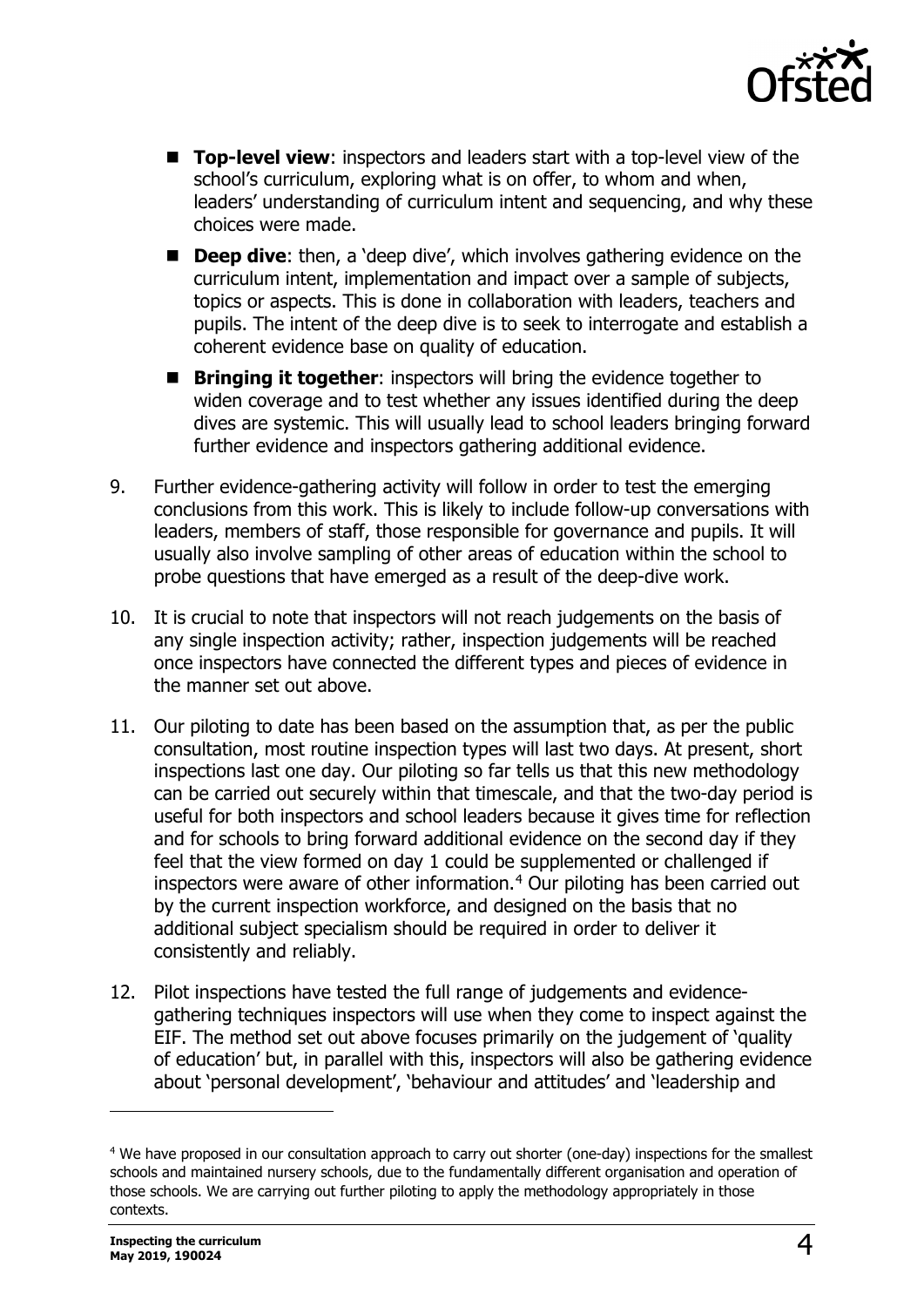

management' judgements. These activities are integrated within a single inspection. When inspectors are forming their initial 'top level' view, they will also be gathering evidence about leadership and management. Do leaders have a clear and ambitious vision, for example, for providing high-quality, inclusive education to all pupils?<sup>[5](#page-4-0)</sup> Similarly, when inspectors are gathering evidence firsthand in classrooms, they will be alert to any evidence that helps them understand whether the school has high expectations for pupils' behaviour and conduct, and whether these expectations are applied consistently and fairly. In addition, inspectors will be recording any evidence which helps them to understand whether the curriculum and the school's wider work support pupils to develop character. $6$  They will also carry out activities to gather evidence specifically around each of the inspection judgements.

#### **Forming a view of the curriculum offer: taking a 'top level' view**

- 13. We consulted on a proposal to allow inspectors and school leaders to prepare for the inspection at the school on the afternoon before the inspection starts. Following consultation, we have decided that inspectors will prepare away from the school, as they do now, and arrive at 8am on the first day of inspection.
- 14. However, the extensive piloting we have carried out shows us that there were aspects of the on-site preparation model that inspectors and school leaders valued greatly, in particular the opportunity for extended discussion about the inspection before it started. Inspectors will therefore hold an introductory conversation by telephone with school leaders before the inspection begins. This should include giving school leaders the opportunity to explain their school's specific context and challenges. Inspection experience, including our pilot inspections for this framework, shows that this helps both leaders and inspectors build stronger professional relationships.
- 15. Inspectors will use this conversation to understand:
	- the school's context, and the progress the school has made since the previous inspection, including any specific progress made on areas for improvement identified at previous inspections
	- the headteacher's assessment of the school's current strengths and weaknesses, particularly in relation to the curriculum, the way teaching supports pupils to learn the curriculum, the standards that pupils achieve, pupils' behaviour and attitudes, and personal development
	- the extent to which all pupils have access to the school's full curriculum

<span id="page-4-0"></span><sup>5</sup> 'Education inspection framework', Ofsted, May 2019; www.gov.uk/government/publications/educationinspection-framework

<span id="page-4-1"></span><sup>&</sup>lt;sup>6</sup> 'Education inspection framework', Ofsted, May 2019; www.gov.uk/government/publications/educationinspection-framework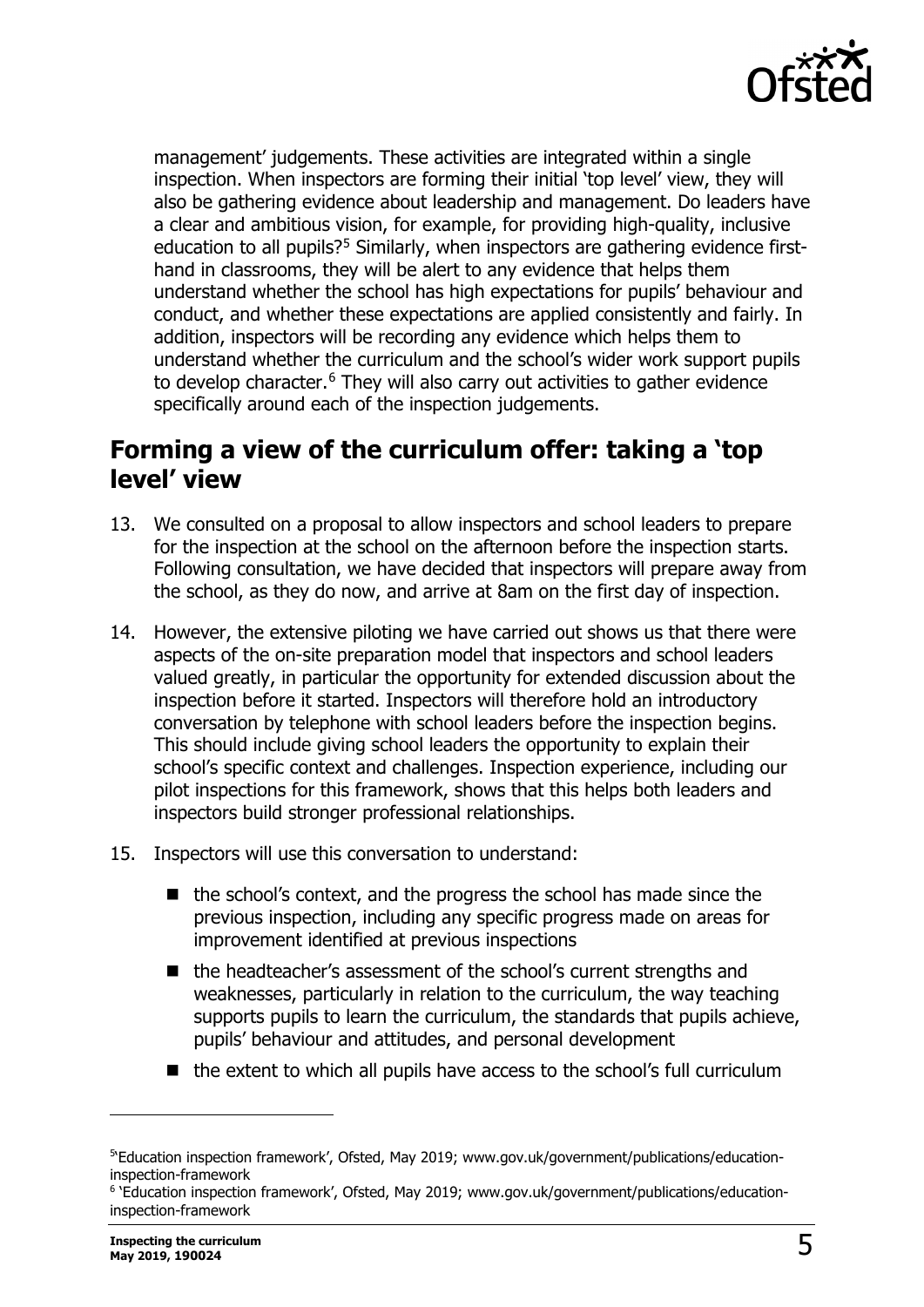

- a discussion of specific areas of the school (subjects, year groups, aspects of provision, and so on) that will be a focus of attention during inspection.
- 16. This telephone conversation will last up to 90 minutes. It will help inspectors and school leaders to establish a rapport before inspection and give them a shared understanding of the starting point of the inspection. It will also help inspectors to form an initial understanding of leaders' view of the school's progress and to shape the inspection plan. Our experience from piloting the new framework shows that this is the part of preparation that school leaders and inspectors often find to be the most helpful and constructive.
- 17. Inspectors will then build on the insight from this conversation during the inspection.

#### **Forming a view of the quality of education: carrying out deep dives**

- 18. It is essential that the primary focus of inspection is on the education that pupils are actually receiving day-by-day in classes, rather than simply being about the ambitions or intentions of senior leaders. A key mantra used by inspectors is 'let's see that in action together'. This is the core of the deep-dive approach. Its aim is to allow inspectors to gather the evidence necessary to form an accurate evaluation of how education flows from intention to implementation to impact within a school. Without doing this, it would be impossible to form a valid judgement of the quality of the education that a school provides.
- 19. In gathering this deep, rich evidence about the education that a school provides in one subject, topic or aspect, inspectors carrying out the pilot inspections have been careful not to rely on small samples of evidence. One deep dive is insufficient to form a view of the school's provision, but a collection of deep, connected case studies of subjects, topics or aspects can allow inspectors to form a valid and reliable view of the education on offer, provided that it is subject to further evidence-gathering to test the systemic strengths and weaknesses of the curriculum.
- 20. In primary schools, inspectors will always carry out a deep dive in reading and deep dives in one or more foundation subjects, always including a foundation subject that is being taught in the school during the time that inspectors are on-site. In addition, inspectors will often carry out a deep dive in mathematics. The total number of deep dives will vary depending on the size (tariff) of the inspection. In small schools (with less than 150 pupils), the methodology will be adapted to reflect the tariff of inspection.
- 21. In secondary schools, the deep dives will typically focus on a sample of four to six subjects, looking at a wide variety of pupils in different year groups across that sample.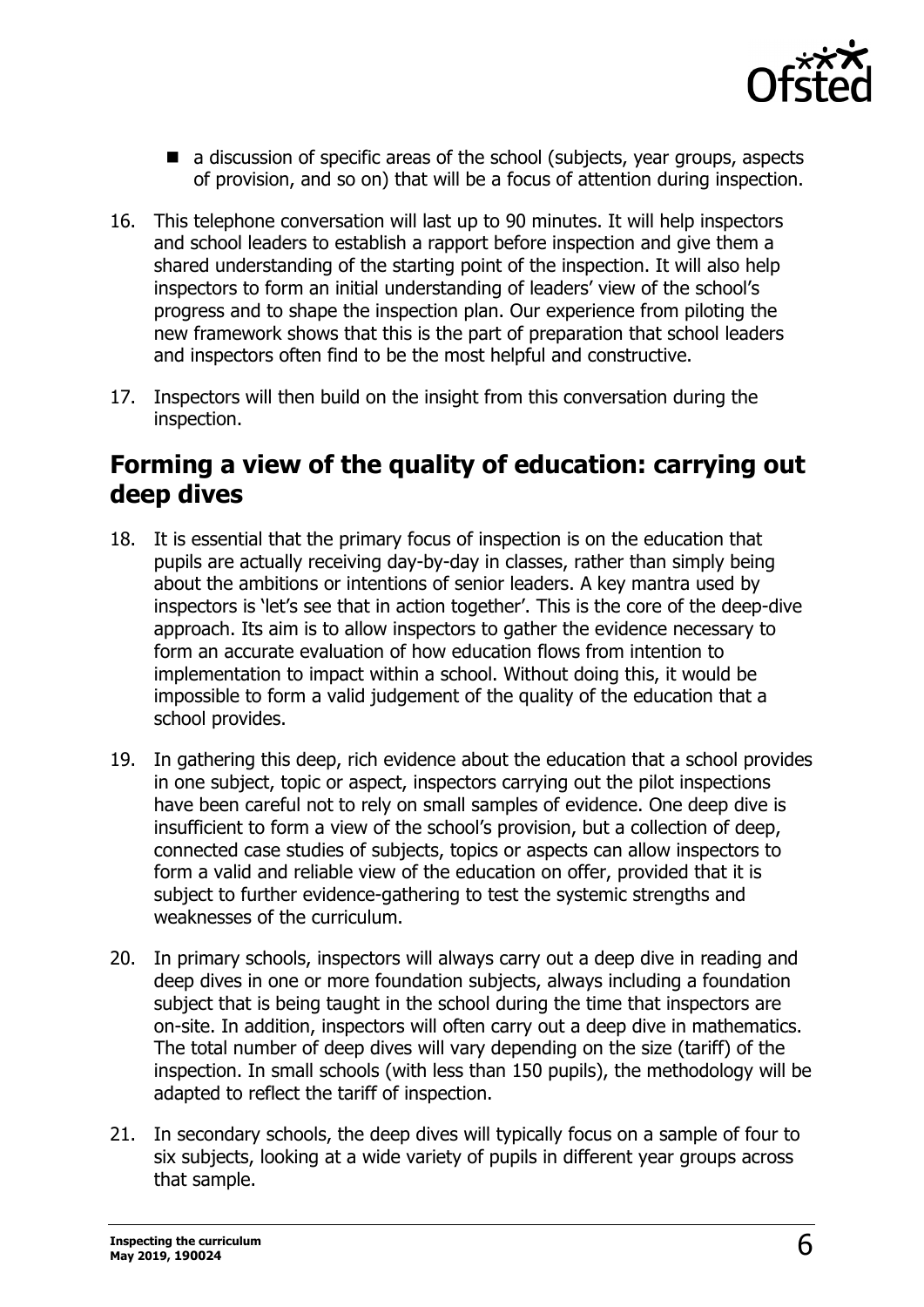

- 22. The deep dive includes the following elements:
	- evaluation of **senior leaders'** intent for the curriculum in this subject or area, and their understanding of its implementation and impact
	- evaluation of **curriculum leaders'** long- and medium-term thinking and planning, including the rationale for content choices and curriculum sequencing
	- visits to a deliberately and explicitly connected **sample of lessons**
	- **work scrutiny** of books or other kinds of work produced by pupils who are part of classes that have also been (or will also be) observed by inspectors
	- discussion with **teachers** to understand how the curriculum informs their choices about content and sequencing to support effective learning
	- discussions with a group of **pupils** from the lessons observed.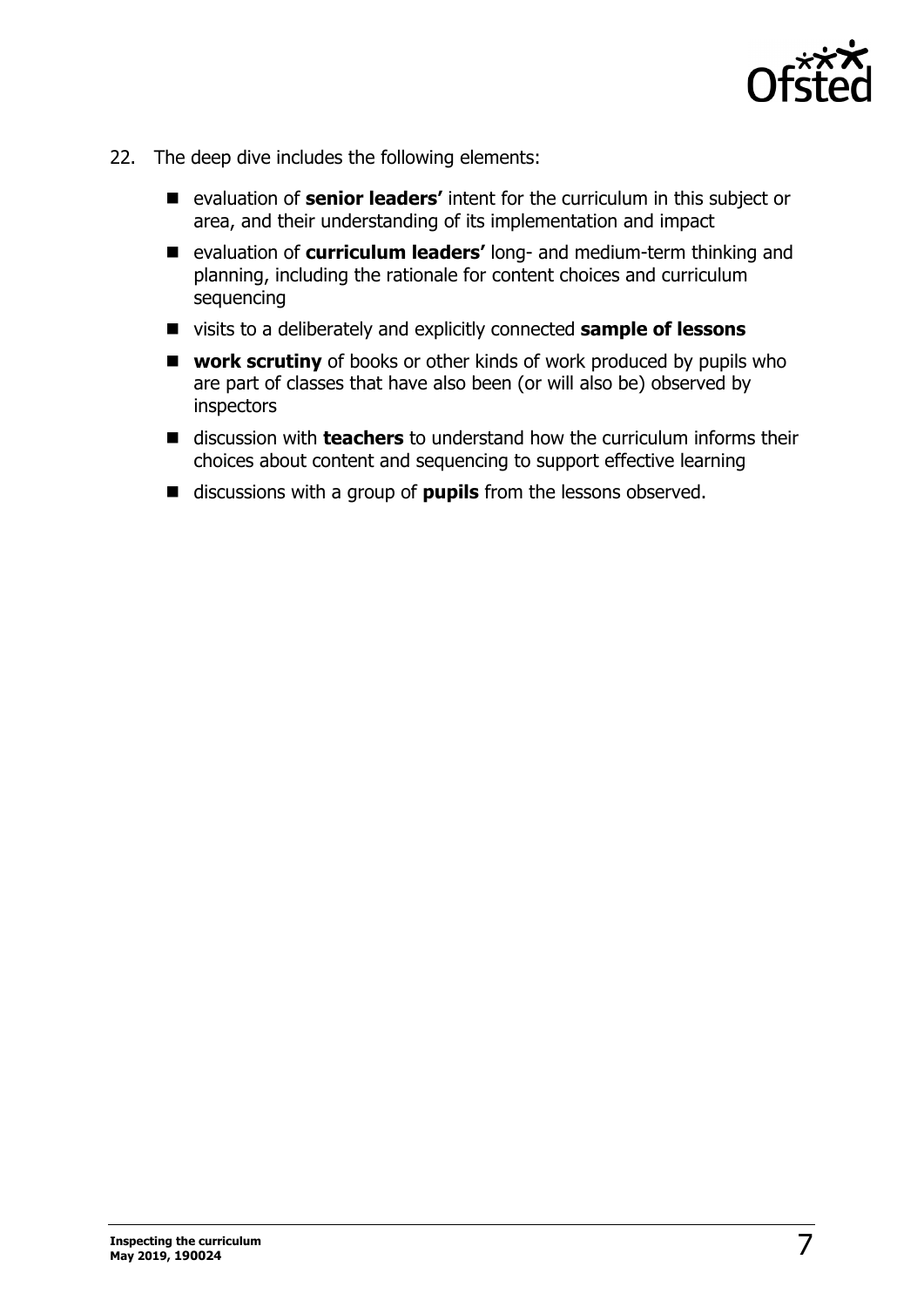

## **Pre-inspection**

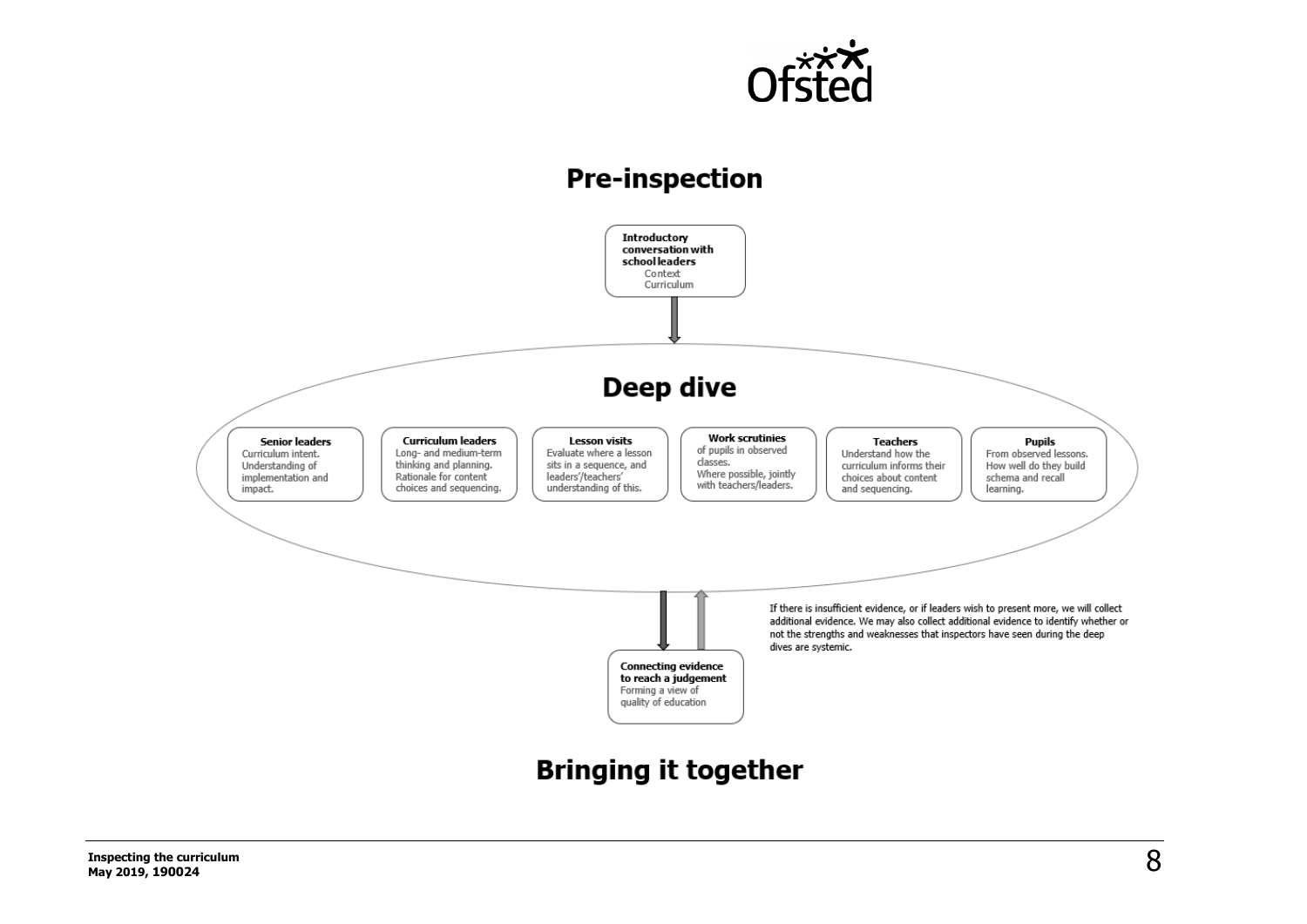

- 23. Our research suggests that the following are important considerations for inspectors looking to ensure a robust view of the quality of education:
	- **Context matters** carrying out lesson visits or work scrutiny without context will limit validity. It is important that, in order to make lesson visits and scrutiny more accurate, inspectors know the purpose of the lesson (or the task in a workbook), how it fits into a sequence of lessons over time, and what pupils already knew and understood. Conversations with teachers and subject leads can provide this contextual information.
	- The sequence of lessons, *not* an individual lesson, is the unit of **assessment** – inspectors will need to evaluate where a lesson sits in a sequence, and leaders'/teachers' understanding of this. Inspectors will not grade individual lessons or teachers.
	- **Work scrutiny will form a part of the evidence we use to judge whether the intended curriculum is being enacted.** Do the pupils' books support other evidence that what the school set out to teach has, indeed, been covered? Work scrutinies can provide part of the evidence to show whether pupils know more, remember more and can do more, but only as one component of the deep dive which includes lesson visits and conversations with leaders, teachers and pupils. Coverage is a prerequisite for learning, but simply having covered a part of the curriculum does not in itself indicate that pupils know or remember more. Work scrutinies cannot be used to demonstrate that an individual pupil is working 'at the expected standard' or similar, and it is not valid to attempt to judge an individual pupil's individual progress by comparing books from that pupil at two points in time.
	- Inspectors can make appropriately secure judgements on **curriculum, teaching and behaviour across a particular deep dive when four to six lessons are visited** and inspectors have spoken to the curriculum lead and teachers to understand where each lesson sits in the sequence of lessons. The greater the number of visits, the more inspectors can see the variation in practice across a deep dive. However, there is a point after which additional visits do little to enhance the validity of evidence. Since an inspection evidence base will include multiple deep dives, the total number of lessons visited over the course of the inspection will substantially exceed four to six.
	- Inspectors should review a minimum of six workbooks (or pieces **of work) per subject per year group, and scrutinise work from at least two year groups** in order to ensure that evidence is not excessively dependent on a single cohort. Normally, inspectors will repeat this exercise across each of the deep dives, subjects, key stages or year groups in which they carry out lesson visits.
- 24. As mentioned above, inspectors may deviate from this process when the circumstances they identify in the inspected provider require this.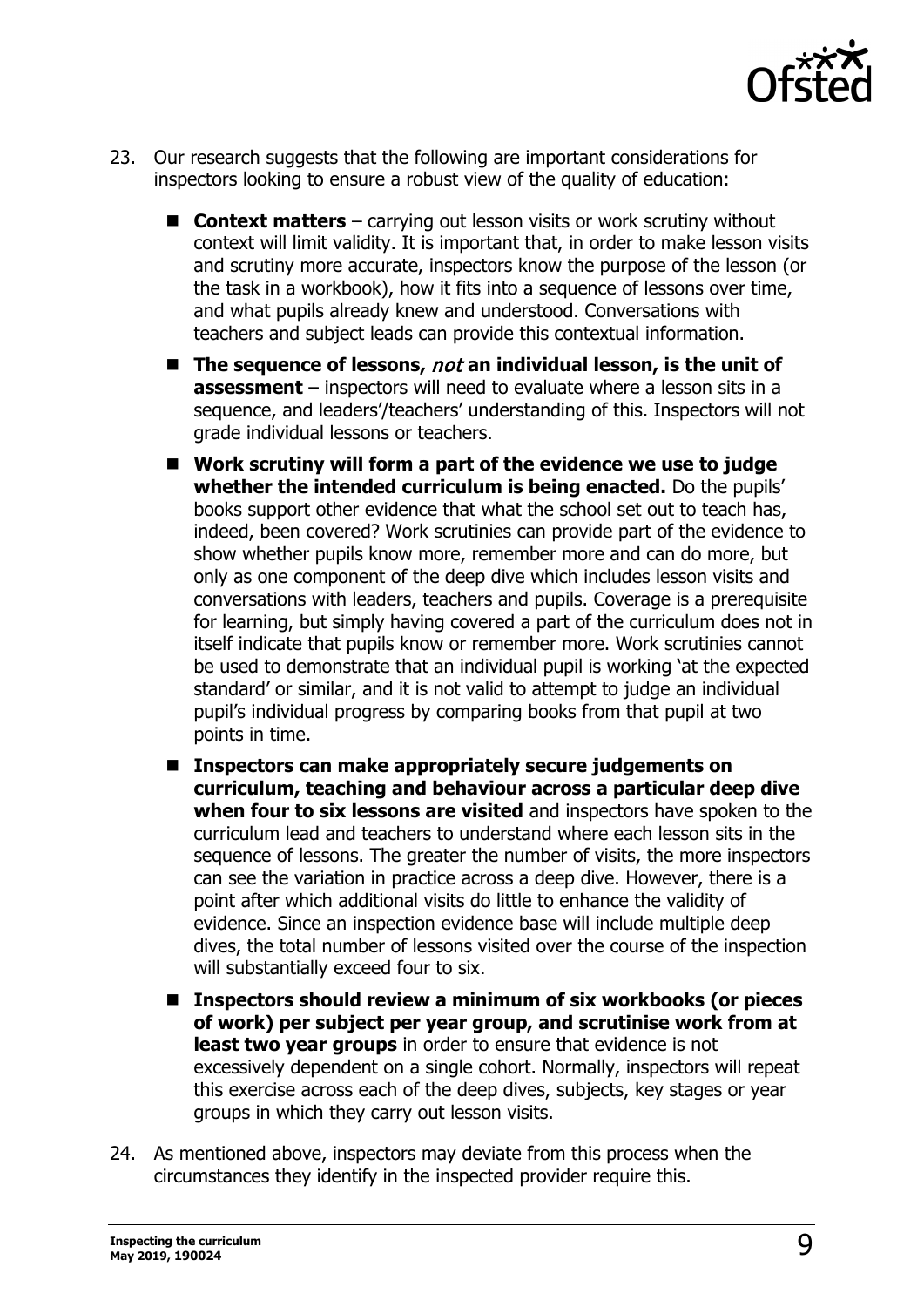

#### **The sequence of evidence-gathering activities**

- 25. Our experience of the pilot inspections confirms that it is essential to begin the process with the top-level conversations about the intended curriculum offer across the school, and the intended curriculum for the particular subjects, topics or aspects under consideration in the deep dive. This is because, as noted above, inspectors must understand the purpose and context of a particular lesson they visit and the sequence of lessons within which that sits, or of the work that they scrutinise. This is also why inspectors will carry out as many activities as possible jointly with school and curriculum leaders.
- 26. Once the inspector is in the midst of carrying out the deep dive, however, it is important that they ensure that they can gather as much rich evidence as possible and make the connections between those pieces of evidence, rather than adhering to any strict or specific sequence. The pilot inspections suggest that the EIF approach allows for much greater depth of evidence to be gathered than the current framework does, and this evidence in turn is more rigorously triangulated. Even when there are challenges on the first day, it is possible to bring all the evidence together and tie up loose ends on the second. Bringing the evidence together and achieving connectedness is an important inspection skill, so this will be a focus area of inspector training. Some concerns exist over the possibility that if one subject which is the focus of the deep dive is a weak subject, then this could give a distorted view of the school, which is why we are proposing to look at four to six subjects in secondary schools and three to five in primary schools, depending on the size of the school and the inspection team. It is also why the follow-on activities to establish whether the issues and strengths identified in deep dives are systemic and replicated elsewhere in the school are so important.
- 27. Our piloting has also reinforced our position that intent, implementation and impact are never to be treated as separate, disconnected sub-judgements. Inspectors will always seek to connect and triangulate evidence across the 'quality of education' judgement to form a single view of the quality of education provided.

## **Bringing the evidence together**

- 28. At the end of day 1, the inspection team will meet to begin to bring the evidence together. The purpose of this important meeting is to:
	- share the evidence gathered so far to continue to build a picture of the quality of education, identifying which features appear to be systemic and which are isolated to a single aspect
	- allow the lead inspector to quality assure the evidence, and especially its 'connectedness'
	- establish which inspection activities are most appropriate and valid on day 2 to come to conclusions about which features are systemic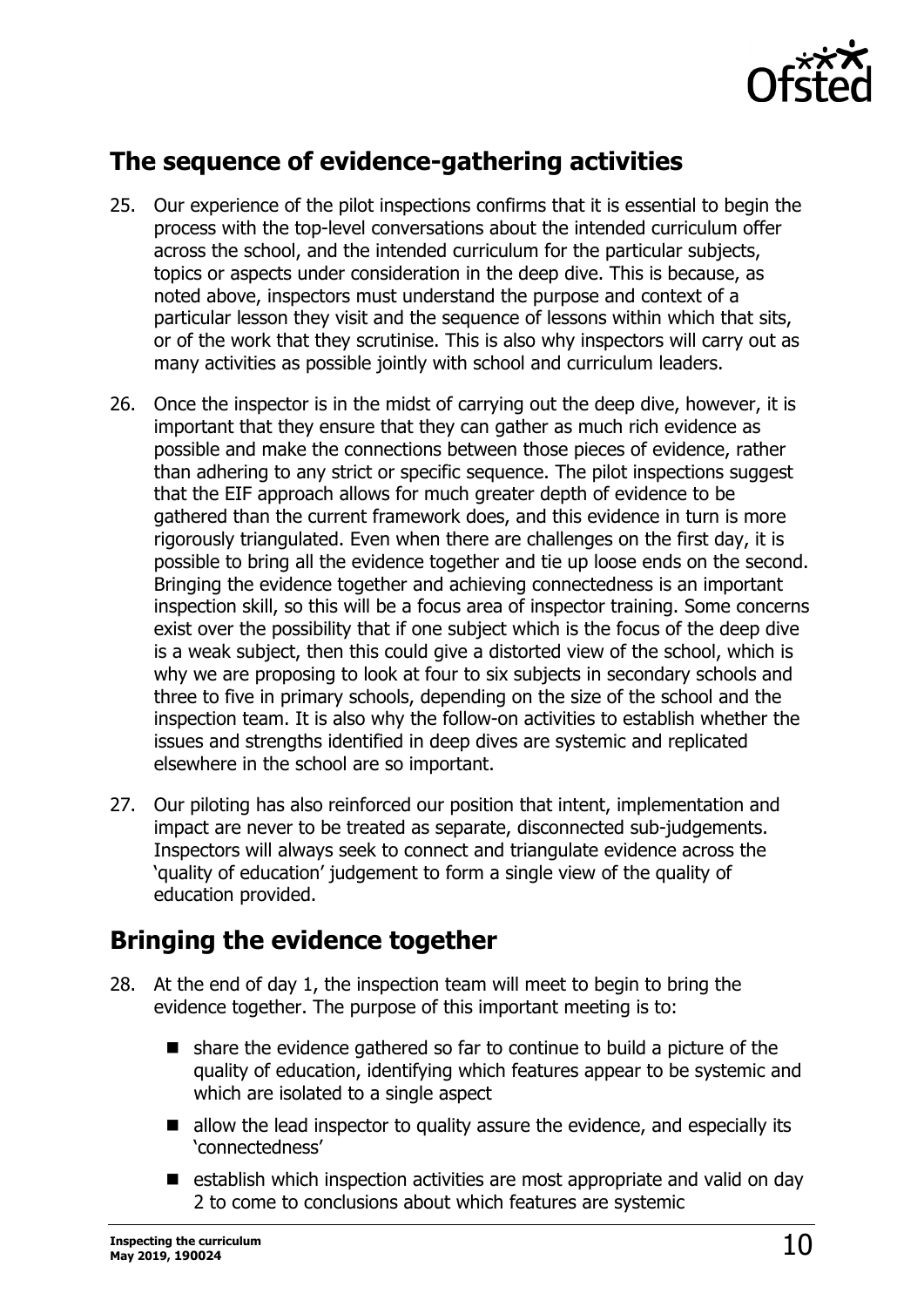

**Demoglem** bring together evidence about personal development, behaviour and attitudes, safeguarding, wider leadership findings, and so on, in order to establish what further inspection activity needs to be done on day 2 to come to the key judgements.

## **Reaching final judgements**

29. Once evidence gathering has been completed on day 2, the inspection team will meet again. They will discuss the evidence from day 1, consider how the evidence from day 2 develops the picture of the quality of education, and then use the relevant handbook to reach a final judgement.

## **Implications for inspection**

- 30. The pilot inspections have shown us that the method described in this report is an effective means of gathering connected evidence towards the new 'quality of education' judgement.
- 31. Each handbook has been updated to reflect the understanding set out in this report, to ensure that we are fully transparent about our inspection methodology. This will be reflected in all our training and in ongoing quality assurance of inspections.
- 32. The focus of ongoing piloting from May to July will be on further refining the detail of inspection against this model. It is essential that this model is fully tested in all the types of provision that we plan to inspect, and appropriately adapted when needed. To date, we have carried out inspection pilots in nursery schools, pupil referral units (PRUs), special schools, and infant, first, junior, primary, middle and secondary schools, as well as schools with sixth forms.
- 33. This piloting in different types of schools has exposed some specific challenges, and these are now a focus for our final phase of EIF piloting during summer term 2019. In small schools, staff capacity is very limited and specific subjects may not be taught during the two days of the inspection or it may be that only a few lessons can actually be observed. In PRUs, there are several sites to visit, and we are working to ensure that our methodology can accommodate this.
- 34. This piloting of the methodology in a wide range of provision types will continue, and we will take the findings into account when adapting our methodology.
- 35. Since 2017, inspectors have been receiving training on the core elements underpinning the EIF. Our training is now intensifying. From July onwards, all inspectors will undergo training in methodology to prepare them to inspect against the new EIF handbook. The content of that training will reflect the understanding set out in this paper and the further refinements and clarifications emerging from the pilot inspections carried out during the period between now and that time.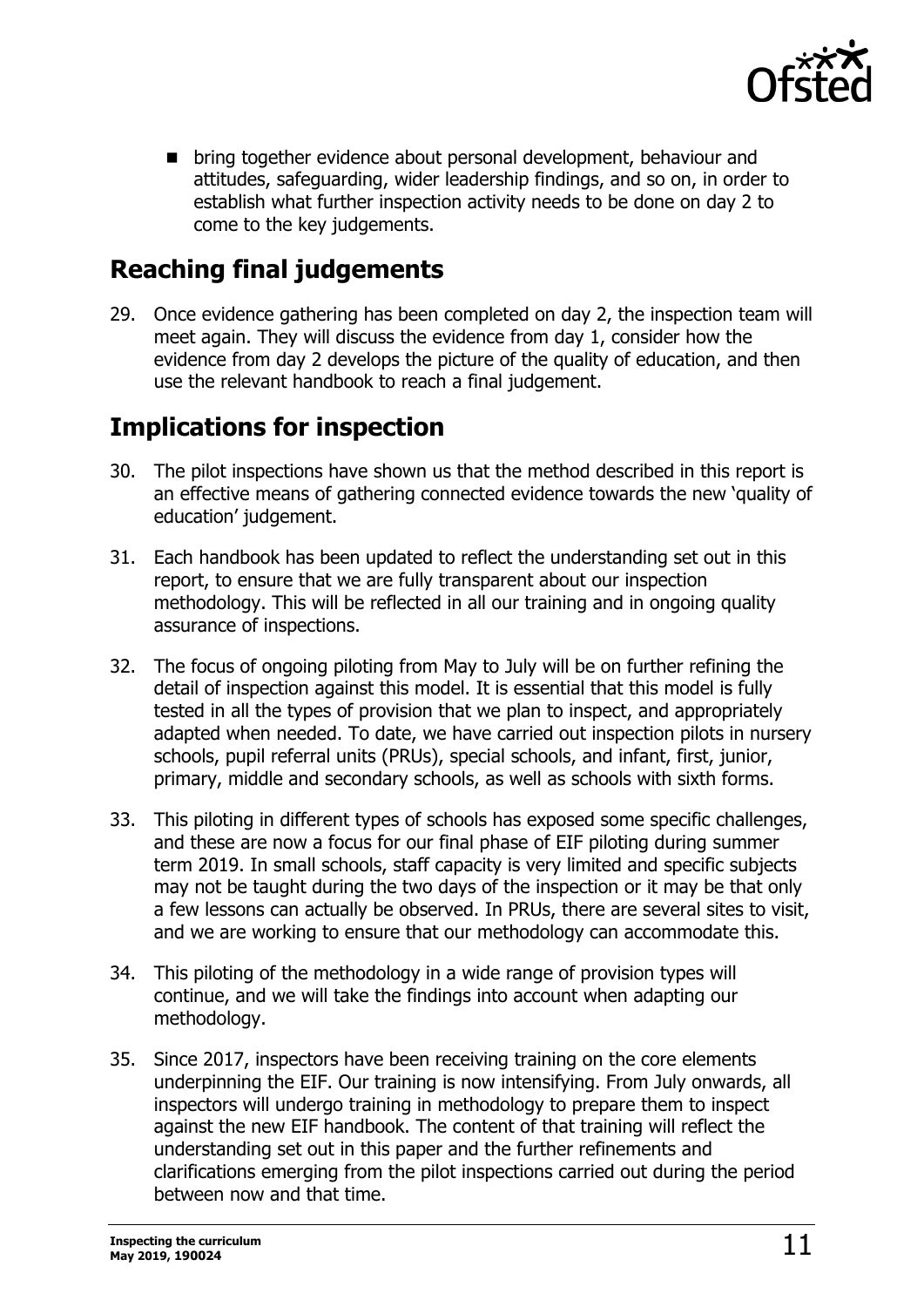

- 36. Our aim is that all of these elements together will enable us to use an inspection methodology that provides valid and reliable judgements against the new 'quality of education' judgement.
- 37. To further ensure this, we carried out research on the validity of lesson visits and work scrutinies, which will be published in June. We will also closely monitor the implementation of the new inspection framework on an ongoing basis.